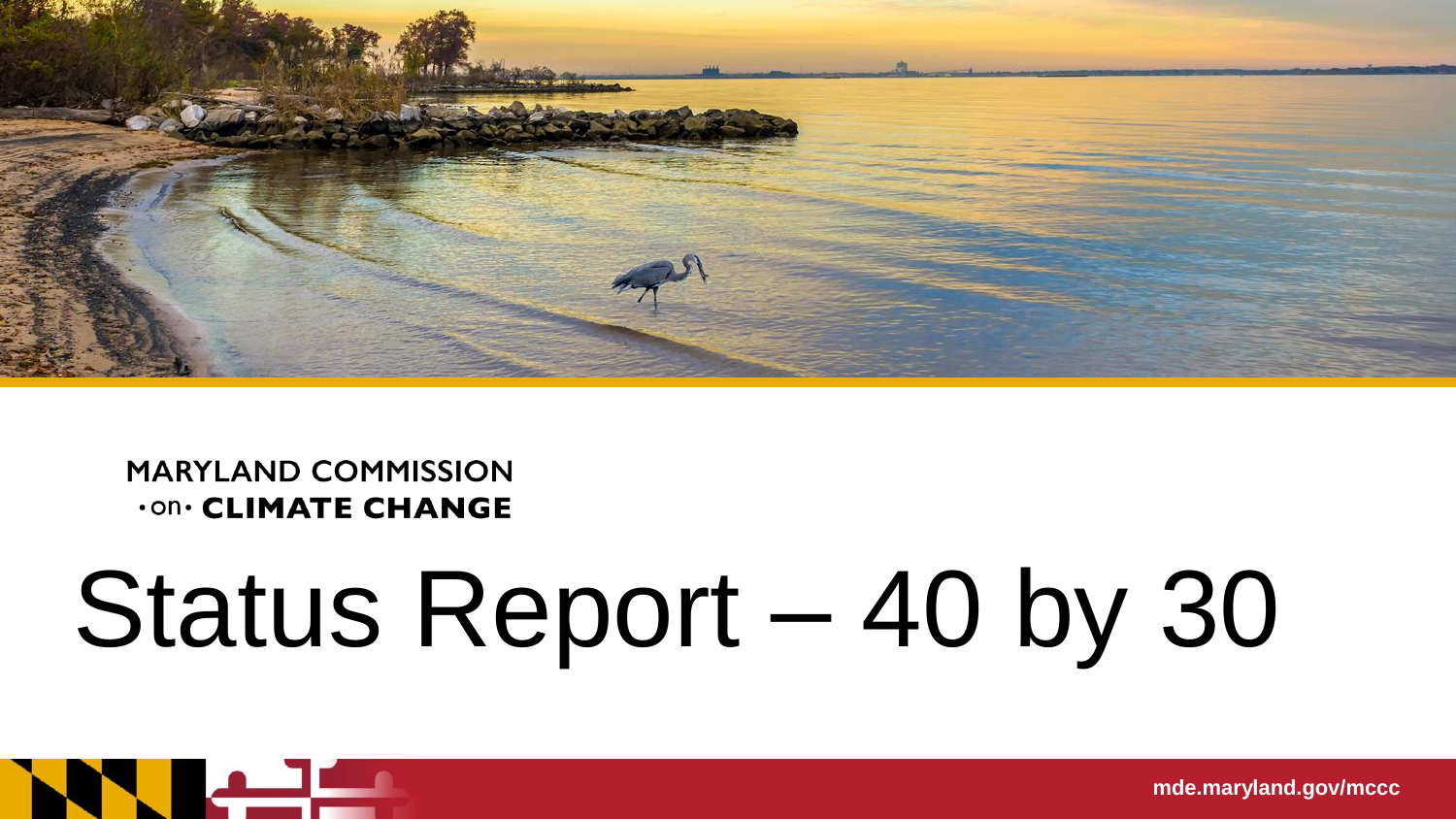### **On Track for Continual Progress**

- ❖ Progress on 25 by 20 has been consistent
- RGGI Success
- **❖ Climate Alliance**
- **❖ Climate Academy**

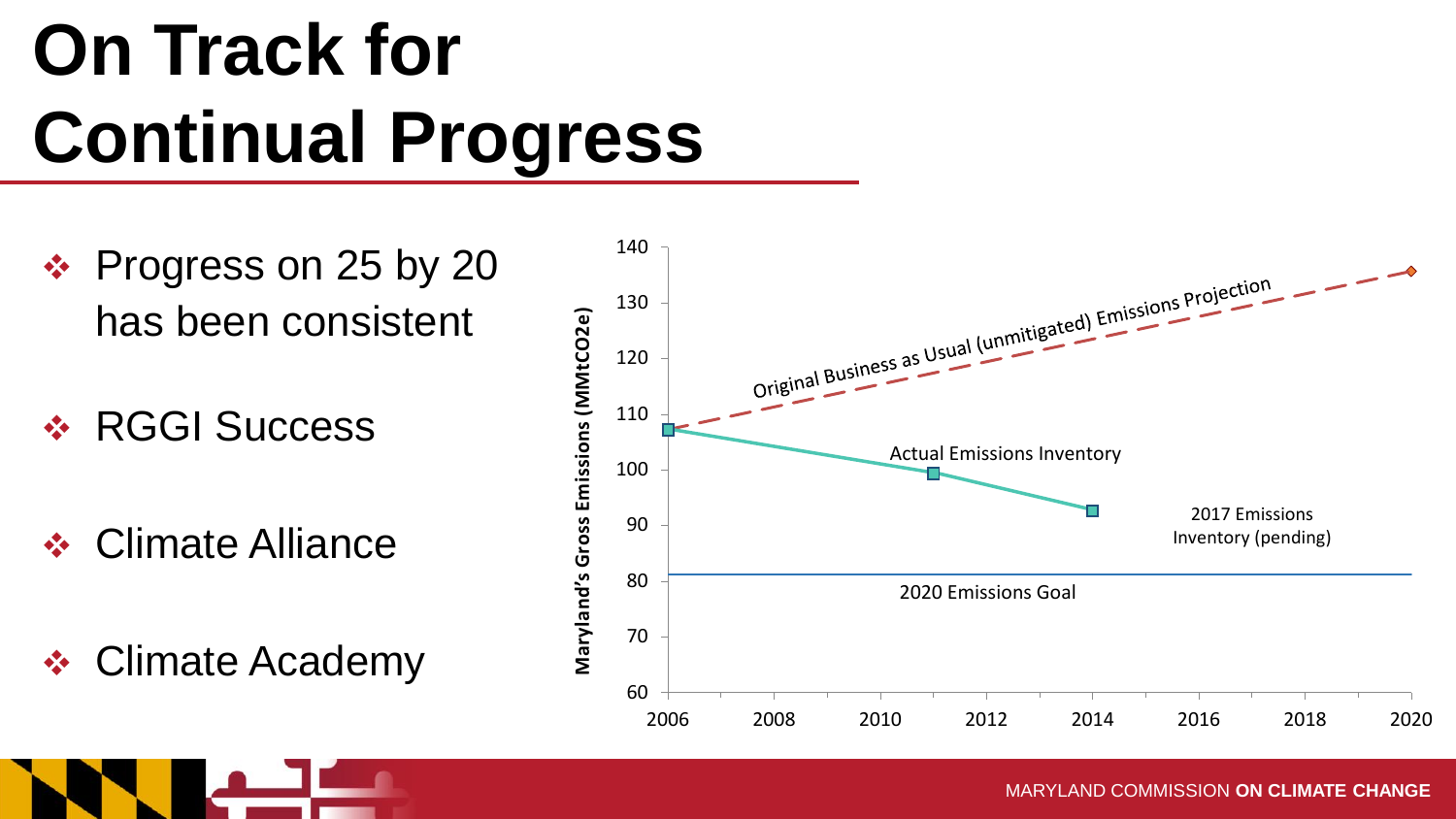### **40 by 30: What Do We Know?**

- The 2020 Plan contains 52 programs and 100+ sub-programs
	- **Many existing programs will generate deeper** reductions – some by design
- ◆ We are getting better at the math behind the reductions
- ❖ We continue to watch the Federal Programs
- ◆ New tools (like PATHWAYS model) will help

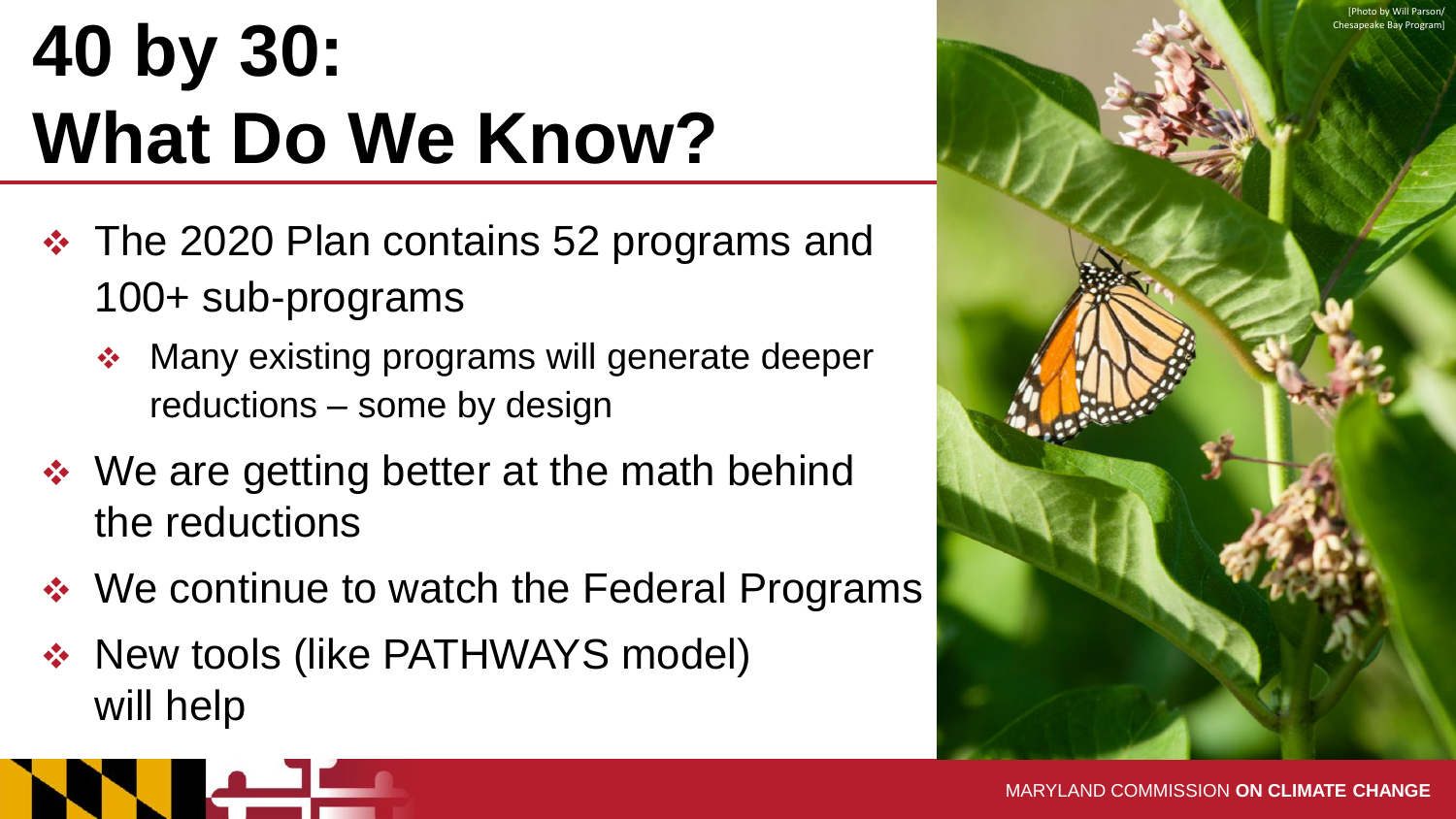## **What are we Looking Into?**

- ❖ Methane Regulations
- **❖ VW Settlement Programs**
- **❖ Grid of the Future**
- ❖ Healthy Soils
- ❖ Sequestration Enhancements
- **❖ Environmental Justice**
- **Enhanced Efforts at the Local Levels**